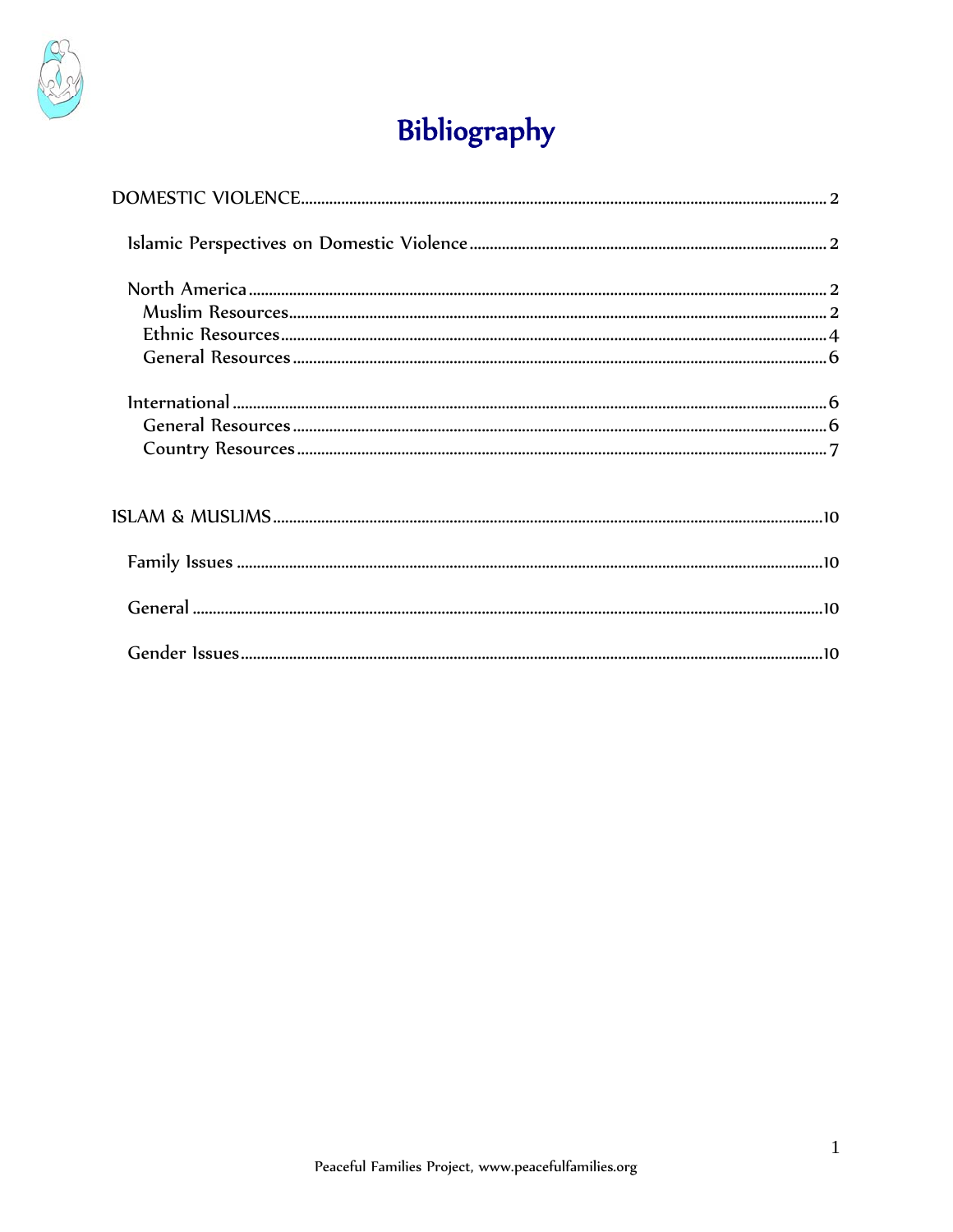<span id="page-1-0"></span>

# DOMESTIC VIOLENCE

## Islamic Perspectives on Domestic Violence

- Al-Hibri, Azizah, Y. (2003). An Islamic perspective on domestic violence. *Fordham International Law Journal*, *27*, 195-224.
- Alwani, Zainab. (2007). The Qur'anic model for harmony in family relations. In *Change from Within: Diverse Perspectives on Domestic Violence in Muslim Communities*, eds. Maha B. Alkhateeb and Salma Elkadi Abugideiri, 33-66. Great Falls, VA: Peaceful Families Project.
- Alwani, Zainab, and Abugideiri, Salma. (2003). *What Islam Says About Domestic Violence*. Herndon, VA: Foundation for Appropriate and Immediate Temporary Help.
- Mazhar, Uzma. *Domestic Violence: Islamic Perspective*. Retrieved October 11, 2005, from http://www.crescentlife.com/psychissues/domestic\_violence\_islamic\_perspective.htm
- Mazhar, Uzma. *Rape and Incest: Islamic Perspective*. Retrieved October 11, 2005, from http://www.crescentlife.com/articles/islamic%20psych/rape\_and\_incest\_islamic\_perspective.htm
- Mubarak, Hadia. (2004). *Breaking the Interpretive Monopoly: A Re-examination of Verse 4:34*. *Hawwa 2(3)*, 261-289.
- Rahim, Habibeh. (2000). Virtue, gender and the family: Reflections on religious texts in Islam and Hinduism. *Journal of Social Distress and the Homeless*, *9*, 187-199.

# North America

#### Muslim Resources

- Abdullah, Keilani. (2007). A peaceful ideal, violent realities: A study on Muslim female domestic violence survivors. In *Change from Within: Diverse Perspectives on Domestic Violence in Muslim Communities*, eds. Maha B. Alkhateeb and Salma Elkadi Abugideiri, 69-89. Great Falls, VA: Peaceful Families Project.
- Abugideiri, Salma Elkadi (2007). Domestic violence among Muslims seeking mental health counseling. In *Change from Within: Diverse Perspectives on Domestic Violence in Muslim Communities*, eds. Maha B. Alkhateeb and Salma Elkadi Abugideiri, 91-116. Great Falls, VA: Peaceful Families Project.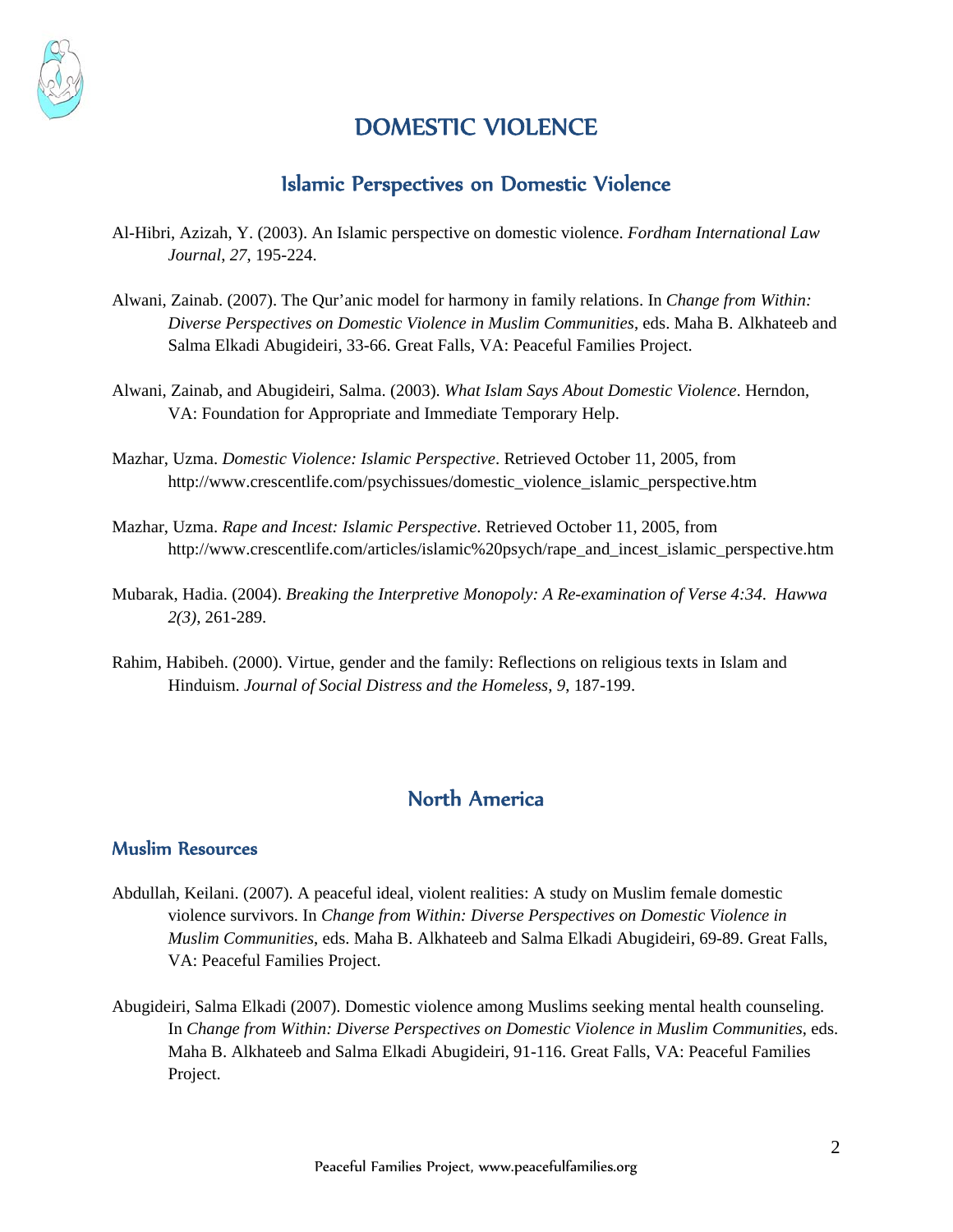

- Abugideiri, Salma. (2005). Working with Muslim women: Understanding religious and cultural issues. In *Walking Together: Working with Women from Diverse Religious and Spiritual Traditions*, ed. Jean Anton, 173-92. Seattle, WA: FaithTrust Institute.
- Abugideiri, Salma. *A perspective on domestic violence in the Muslim community*. Retrieved October 11, 2005, from http://www.faithtrustinstitute.org/downloads/article\_from\_salma\_final\_with\_copyright\_notice\_f or\_web.pdf
- Ali, Alisha, and Toner, Brenda B. (2001). Self-esteem as a predictor of attitudes toward wife abuse among Muslim women and men in Canada. Journal *of Social Psychology*, 141, 23-30.
- Alkhateeb, Maha, B., and Abugideiri, Salma Elkadi (Eds). (2007). *Change from Within: Diverse Perspectives on Domestic Violence in Muslim Communities*. Great Falls, VA: Peaceful Families Project.
- Alkhateeb, Sharifa. (2002). Who has the right to save Muslim women from abuse? *Journal of Religion and Abuse*, *4*, 17-20.
- Alkhateeb, Sharifa. (1999). Ending domestic violence in Muslim families. *Journal of Religion and Abuse*, *1*, 49-59.
- Alkhateeb, Sharifa., Ellis, Sharon, and Fortune, Marie. (2003). Domestic violence: The responses of Christian and Muslim communities. *Journal of Religion and Abuse*, *2*, 3-24.
- Alwani, Zainab and Abugideiri, Salma. (2003). *What Islam Says About Domestic Violence: A Guide for Helping Muslim Families.* Herndon, VA: FAITH (Foundation for Appropriate and Immediate Temporary Help).
- Ayyub, Ruksanna. (2000). Domestic violence in the South Asian Muslim immigrant population in the United States. *Journal of Social Distress and the Homeless*, *9*, 237-248.
- FaithTrust Institute (Producer). (2007). *Garments for One Another: Ending Domestic Violence in Muslim Families* [Documentary].
- Faizi, Nooria. (2001). Domestic violence in the Muslim community. *Texas Journal of Women and the Law*, *10*, 209-230.
- Funches, Maryam. (2007). A preliminary model for providing a domestic violence program in the Muslim community. In *Change from Within: Diverse Perspectives on Domestic Violence in Muslim Communities*, eds. Maha B. Alkhateeb and Salma Elkadi Abugideiri, 235-245. Great Falls, VA: Peaceful Families Project.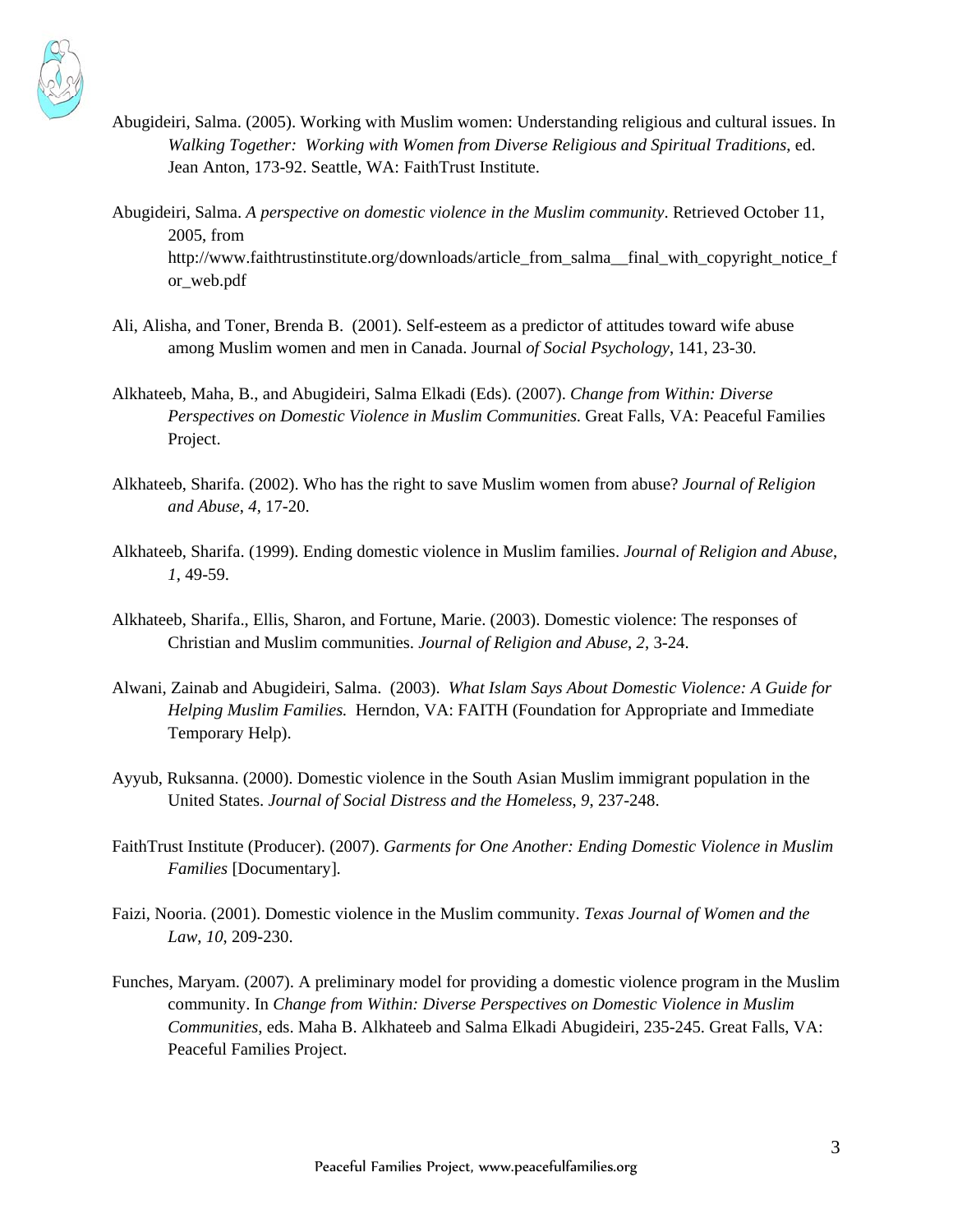<span id="page-3-0"></span>

- Hassouneh-Phillips, Dena. (2003). Strength and vulnerability: Spirituality in abused American Muslim women's lives. *Issues in Mental Health Nursing*, *24*, 681-694.
- Hassouneh-Phillips, Dena. (2001). American Muslim women's experiences of leaving abusive relationships. *Health Care for Women International*, *22*, 415-432.
- Hassouneh-Phillips, Dena. (2001). Marriage is half of faith and the rest is fear of Allah": Marriage and spousal abuse among American Muslims. *Violence Against Women*, *7*, 927-946.
- Hassouneh-Phillips, Dena. (2001). Polygamy and wife abuse: A qualitative study of Muslim women in America. *Health Care for Women International*, *22*, 735-748.
- Hendricks, Seraj. *Authority and the Abuse of Power in Muslim Marriages*. Retrieved October 11, 2005, from http://www.zawaj.com/articles/marriage\_abuse\_power.html
- Magid, Mohamed. (2007). Affecting change as an imam. In *Change from Within: Diverse Perspectives on Domestic Violence in Muslim Communities*, eds. Maha B. Alkhateeb and Salma Elkadi Abugideiri, 187-202. Great Falls, VA: Peaceful Families Project.

Memon, Kamran. (1997). Wife abuse in the Muslim community. *Islamic Horizons*.

- Siddiqui, Shahina. (2005). *Helping Victims of Domestic Violence*. Tempe, AZ: Islamic Social Services Association.
- Soundvision. *Twelve Tips for Imams in the West for Dealing with Domestic Violence*. Retrieved October 11, 2005, from http://www.zawaj.com/articles.html#violence.

#### Ethnic Resources

- Abraham, Margaret. (1999). Sexual abuse in South Asian immigrant marriages. *Violence Against Women, 5/6*, pp. 591-618.
- Abraham, Margaret. (1998). Speaking the unspeakable: Marital violence against South Asian immigrant women in the United States. *Indian Journal of Gender Studies*, *5*, 215-241.
- Abu-Ras, Wahiba M. (2007). Cultural beliefs and service utilization by battered Arab immigrant women. *Violence Against Women*, *13(10),* 1002-1028.
- Abu-Ras, Wahiba M. (2003). Barriers to services for Arab immigrant battered women in a Detroit suburb. *Journal of Social Work Research and Evaluation*, *4*, 49-66.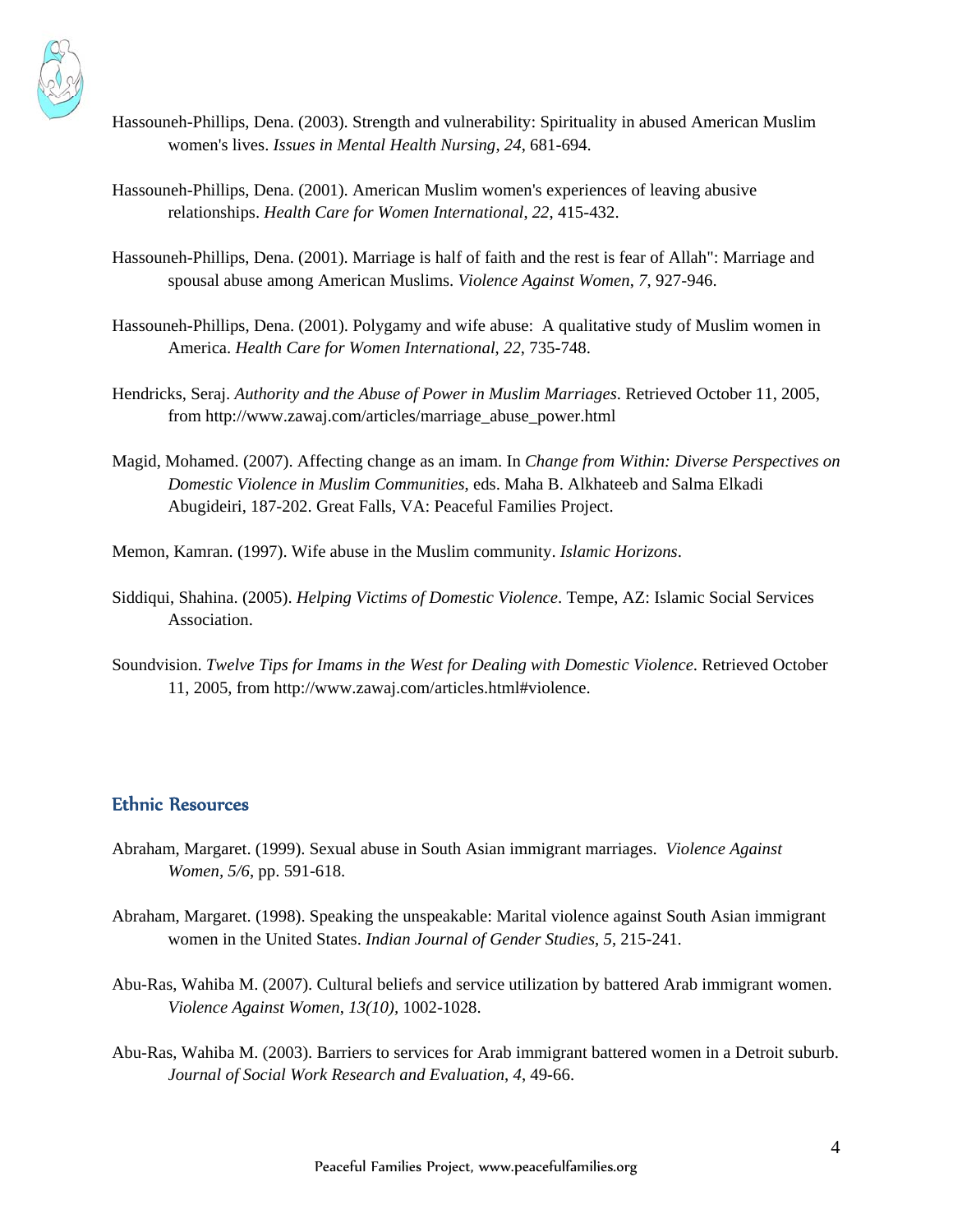

- Adam, Najma. (2000). *Domestic Violence Against Women Within Immigrant Indian and Pakistani Communities in the United States*. [unpublished doctoral dissertation] Chicago, IL: University of Illinois.
- Ahmad, Farah, Riaz, Sarah, Barata, Paula, and Stewart, Donna. (2004). *Patriarchal beliefs and perceptions of abuse among South Asian immigrant women*. *Violence Against Women, 10(3),* 262-282.
- Ammar, Nawal, H. (2000). Simplistic stereotyping and complex reality of Arab-American immigrant identity: Consequences and future strategies in policing wife battery. *Islam & Christian Muslim Relations, 11(1)*, 51-70.
- Asian & Pacific Islander Institute on Domestic Violence/APIA Health Forum. (2006). *Lifetime Spiral of Gender Violence in Farsi and English*. [http://www.apiahf.org/apidvinstitute/PDF/Farsi-](http://www.apiahf.org/apidvinstitute/PDF/Farsi-Persian_Lifetime_Spiral.pdf)[Persian\\_Lifetime\\_Spiral.pdf.](http://www.apiahf.org/apidvinstitute/PDF/Farsi-Persian_Lifetime_Spiral.pdf)
- Das Dasgupta, Shamita and Warrier, Sujata. (1997). *In(visible) Terms: Domestic Violence in the Asian Indian Context: A Handbook for Intervention*. Union, NJ: Manavi.
- Deluxe Productions. (1998). *Behind Closed Doors: A Multicultural Documentary on Family Violence.* [Documentary, 24 minutes]
- Justice Institute of BC. *Facing Diversity: Responding to Violence against Women from Diverse Cultures* [Documentary, 46 minutes]
- Kasvin, Nadia and Tashayeva, Angela. (2004). Community organizing to address domestic violence in immigrant populations in the USA. *Journal of Religion & Abuse*, 6(3/4), 109-112.
- Kulwicki, Anahid D. and Miller, June. (1999). Domestic violence in the Arab American population: Transforming environmental conditions through community education. *Issues in Mental Health Nursing, 20*, 199-215.
- Merchant, Munira (2000). A comparative study of agencies assisting domestic violence victims: Does the South Asian community have special needs? *Journal of Social Distress and the Homeless*, *9*, 249- 259.
- Nankani, Sandhya. (2000). *Breaking the Silence Domestic Violence in the South Asian-American Community: An Anthology*. Philadelphia, PA: Xlibris Corporation.
- Raj, Anita, and Jay Silverman. (2002). Violence against immigrant women: The roles of culture, context and legal immigrant status on intimate partner violence. *Violence Against Women, 8(3)*, 367-398.
- Razack, Sherene H. (2003). A violent culture or culturalised violence? Feminist narratives of sexual violence against South Asian women. *Studies in Practical Philosophy,3(1)*, 80-104.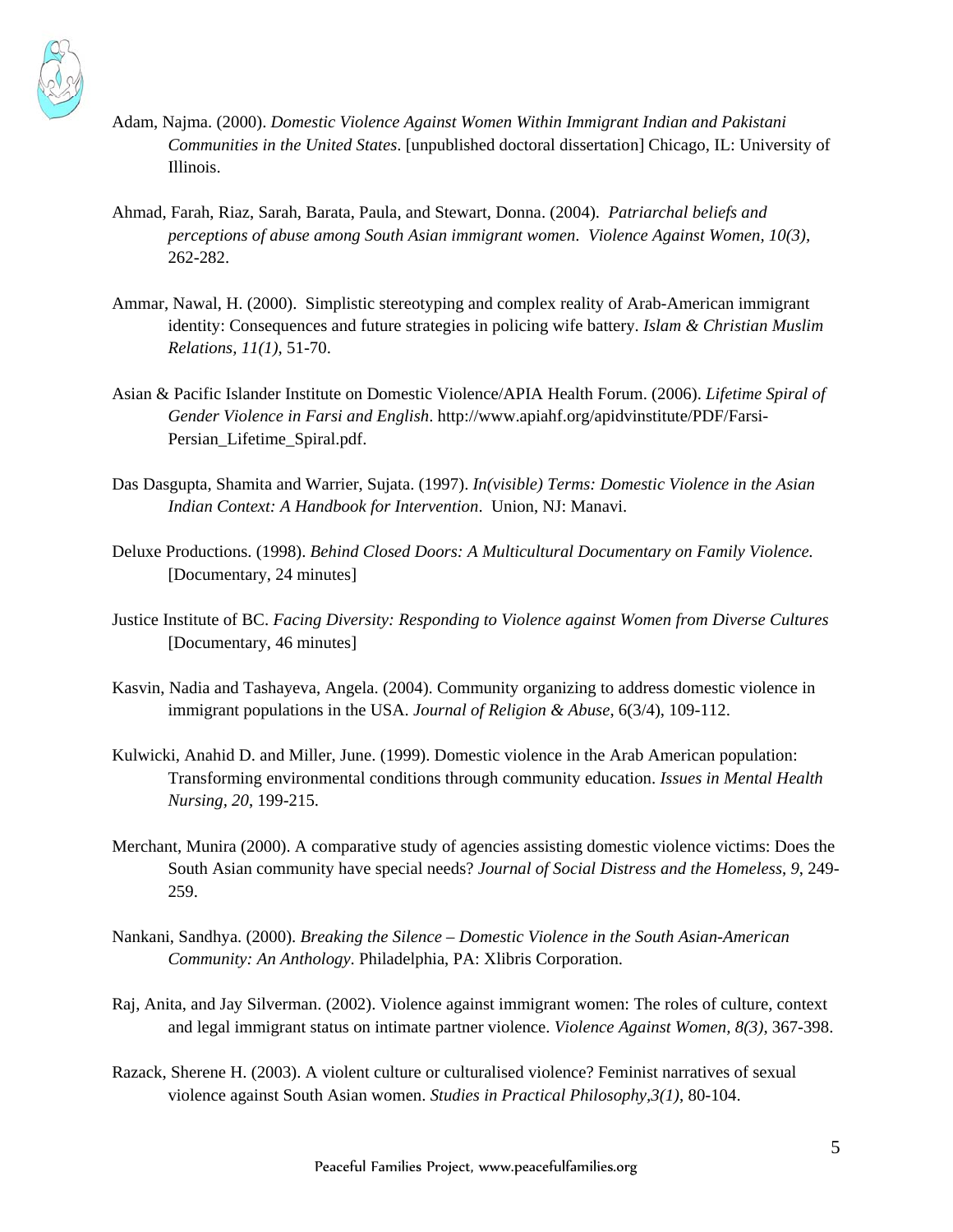<span id="page-5-0"></span>

- Razack, Sherene H. (1995). Domestic violence as gender persecution: Policing the borders of nation, race and gender. *Canadian Journal of Women and the Law, 8(1)*, 45-88.
- Rianon, Nahid J. and Shelton, A.J. (2003). Perception of spousal abuse expressed by married Bangladeshi immigrant women in Houston, Texas, U.S.A*. Journal of Immigrant Health, 5(1),* 37- 44.

### General Resources

- American Bar Association. (1998). *It's Not O.K.: Let's Talk About Domestic Violence: A Video for Professionals Working with Children Who Experience Domestic Violence.* [Video, 10 minutes]
- Barnes, Brittany, M. (2001). Family violence knows no cultural boundaries. *Journal of Family and Consumer Sciences*, *93*, 11-14.
- Canadian Learning Company. (2000). *Hidden Victims: Children of Domestic Violence.* [Documentary, 32 minutes]
- Centre for Children and Families in the Justice System. (2007). *Little Eyes, Little Ears: How Violence Against a Mother Shapes Children As They Grow*. By Alison Cunningham and Linda Baker. [Video]
- Engel, Beverly. (1992). *The Emotionally Abused Woman Overcoming Destructive Patterns and Reclaiming Yourself*. New York, NY: Ballantine Books.
- Kinetic Video. (2001). *Intimate Partner Violence*. [Video, 28 minutes]
- Mullender, Audrey, Hague, Gill, Imam, Umme, F., Kelly, Liz, Malos, Ellen, and Regan, Linda. (2002). Barriers of racism, ethnicity, and culture. In *Children's Perspectives on Domestic Violence*, eds. Mullender, Audrey et al., 132-155. Thousand Oaks, CA: Sage Publications.
- O'Neil, Mike, & Newbold, Charles. (1994). *Boundary Power: How I Treat You, How I Let You Treat Me, How I Treat Myself*. Nashville, TN: Sonlight Publications.

## International

## General Resources

Awad, Abed and Popescu, Robert S. (2000). When custody disputes go global: Applying the Hague Convention to determine jurisdiction. *New Jersey Law Journal, 161(6),* S-4.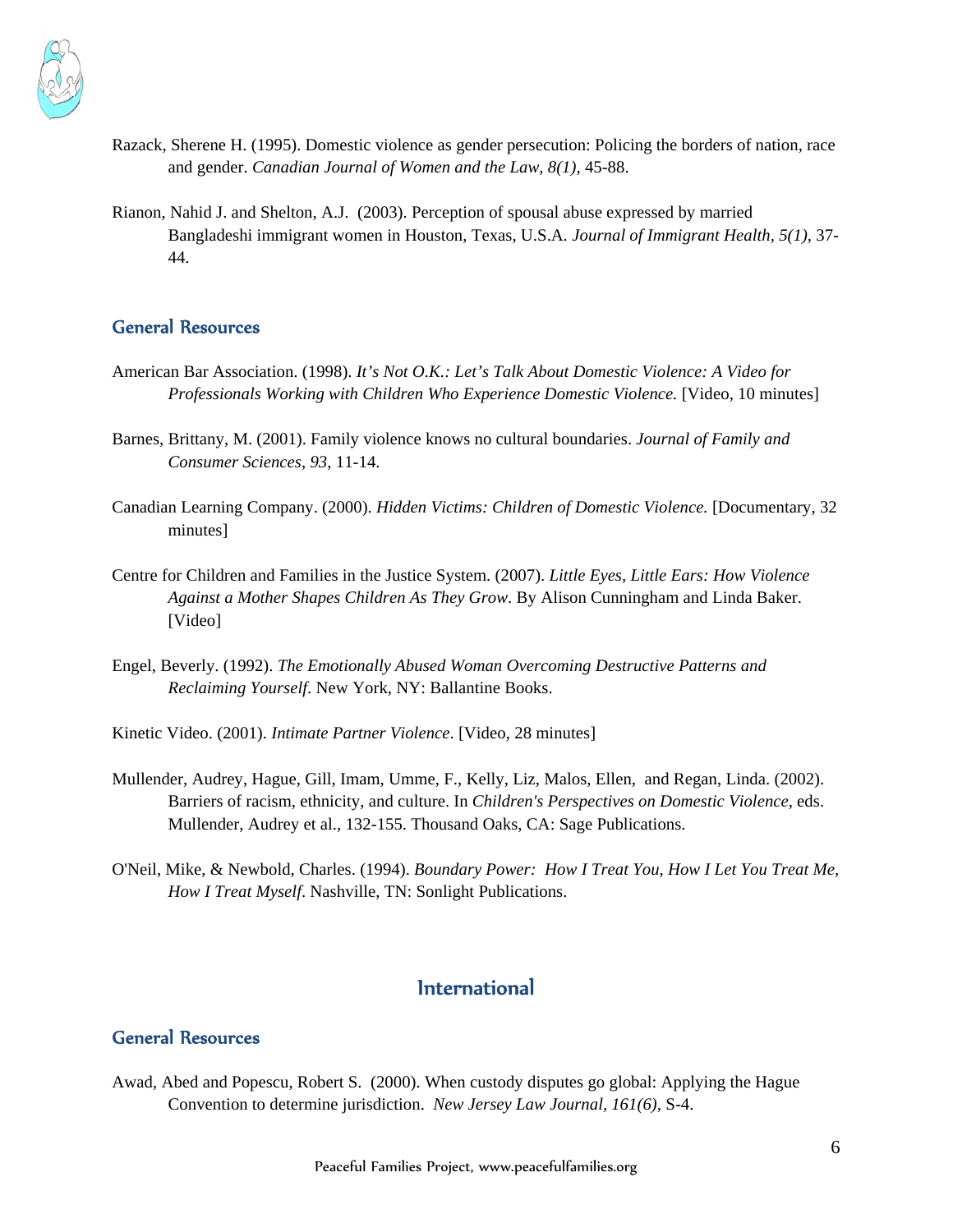<span id="page-6-0"></span>

- Chantler, Khatidja. (2006). Independence, dependency and interdependence: struggles and resistances of minoritized women within and on leaving violent relationships. *Feminist Review: Everyday Struggling*, *82 (1),* 27-49.
- Kort, Alexis. (2005). Dar al-Cyber Islam: Women, domestic violence and the Islamic reformation on the World Wide Web. *Journal of Muslim Minority Affairs*, 25(3), 363-383.

#### Country Resources

- Abirafeh, Lina. (2007). Freedom is only won from the inside: Domestic violence in post-conflict Afghanistan. In *Change from Within: Diverse Perspectives on Domestic Violence in Muslim Communities*, eds. Maha B. Alkhateeb and Salma Elkadi Abugideiri, 117-132. Great Falls, VA: Peaceful Families Project.
- Ahmed, Awad M. (2007). Domestic violence in the Sudan: Opening Pandora's box. In *Change from Within: Diverse Perspectives on Domestic Violence in Muslim Communities*, eds. Maha B. Alkhateeb and Salma Elkadi Abugideiri, 133-153. Great Falls, VA: Peaceful Families Project.
- Ahmed, Awad M., and A.E. Elmardi. (2005). A study of domestic violence among women attending a medical centre in Sudan. *East Mediterranean Health Journal, 11(1/2)*, 164-74.
- Almosaed, Nora. (2004). Violence against women: A cross-cultural perspective. *Journal of Muslim Minority Affairs, 24(1)*, 67-88.
- Araji, Sharon K. and Carlson, John. (2001). Family violence including crimes of honor in Jordan. *Violence Against Women, 7(5),* 586-621.
- Arin, Canan. (2001). Femicide in the name of honor in Turkey. *Violence Against Women, 7(7)*, 821-825.
- Baral, Isin, Kora, Kaan, Yuksel, Sahika, and Ufuk Sezgin. (1998). Self-mutilating behavior of sexually abused female adults in Turkey. *Journal of Interpersonal Violence Beverly Hills, 13(4),* 427-437.
- Boonprasat-Lewis, Nantawan, and Fortune, Marie (Eds.) (1999). *Remembering Conquest: Feminist/Womanist Perspectives on Religion, Colonization, and Sexual Violence.* Haworth Press.
- [Douki S, Nacef F, Belhadj A, Bouasker A, and R. Ghachem.](http://www.ncbi.nlm.nih.gov/entrez/query.fcgi?db=pubmed&cmd=Retrieve&dopt=AbstractPlus&list_uids=12920614&query_hl=3&itool=pubmed_docsum) (2003). Violence against women in Arab and Islamic countries. *Archives of Womens Mental Health, 6(3),* 165-171.
- Gill, Aisha. (2006). Patriarchal violence in the name of 'honour'. *International Journal of Criminal Justice Sciences, 1(1),* 1-12.
- Gill, Aisha. (2004). 'Voicing the silent fear: South Asian women's experiences of domestic violence'. *Howard Journal of Criminal Justice, 43(5),* 465-483.
- Gill, Aisha, and Rehman, Gulshun. (2004). Empowerment through activism: responding to domestic violence in the South Asian community. *Gender and Development, 12(1),* 75-82.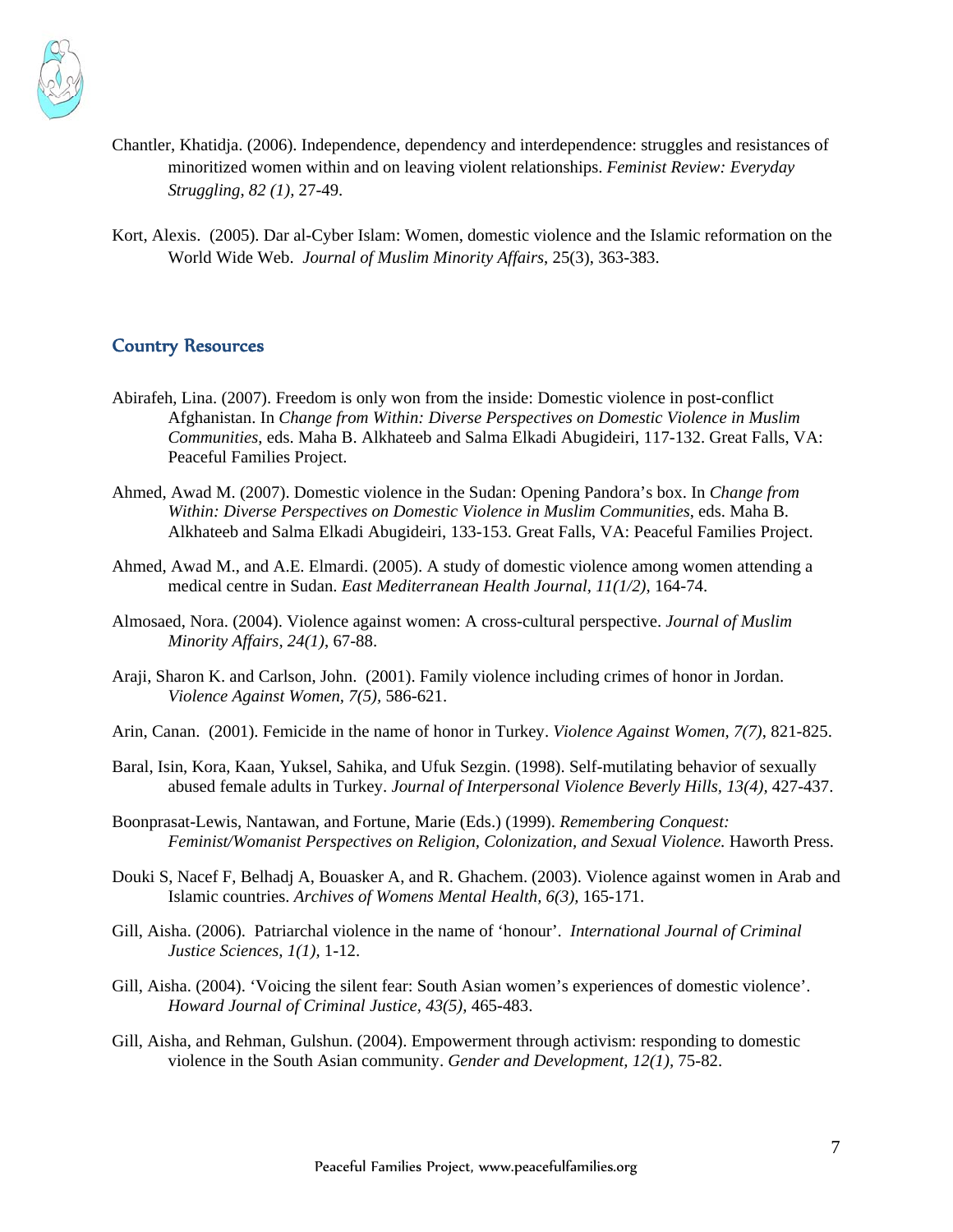

- Haj-Yahia, M. (2002). Wife abuse and battering in the sociocultural context of Arab society. *Family Process, 39,* 237-55.
- Haj-Yahia, M. & Ben-Arieh, A. (2000). The incidence of Arab adolescents' exposure to violence in their families of origin and its sociodemographic correlates. *Child Abuse and Neglect, 24(10),* 1299- 1315.
- Hajjar, Lisa. (2004). Religion, state power, and domestic violence in Muslim societies: A framework for comparative analysis*. Law & Social Inquiry, 29(1),* 1-38.
- Kamal, Sarah. (2007). Development communications strategies and domestic violence in Afghanistan. In *Change from Within: Diverse Perspectives on Domestic Violence in Muslim Communities*, eds. Maha B. Alkhateeb and Salma Elkadi Abugideiri, 221-234. Great Falls, VA: Peaceful Families Project.
- Khan, Shahnaz. (2001). *Gender, Religion, Sexuality and the State: Mediating the Hadood Laws in Pakistan* (Pamphlet). Centre for Research on Violence Against Women and Children Publication Series. London, Ontario, Canada
- [Koenig, Michael, A., Ahmed, Safiuddin, Hossain, Mian B., and Mozumder, A.B. Khorshed Alam](http://www.ncbi.nlm.nih.gov/entrez/query.fcgi?db=pubmed&cmd=Retrieve&dopt=AbstractPlus&list_uids=12846132&query_hl=3&itool=pubmed_docsum). (2003). Women's status and domestic violence in rural Bangladesh: individual- and communitylevel effects. *Demography,40(2),*269-288.
- [Macey, Marie.](http://www.ncbi.nlm.nih.gov/entrez/query.fcgi?db=pubmed&cmd=Retrieve&dopt=AbstractPlus&list_uids=12295341&query_hl=3&itool=pubmed_docsum) (1999). Religion, male violence, and the control of women: Pakistani Muslim men in Bradford, UK. *Gender Development, 7(1),* 48-55.
- Macey, Marie. (1998). Class, gender and religious influences on changing patterns of Pakistani Muslim male violence in Bradford. *Ethnic and Racial Studies, 21(2).*
- Moghisi, Manijeh. Iranian Women and Family Abuse. Violence Intervention and Education Workgroup.
- Quraishi, Asifa. (2000). Her Honor. In Windows of faith: Muslim women scholar-activists in North America, ed. Gisella Webb, 102-135. Syracuse, NY: Syracuse University Press.
- Razack, Sherene H. (2004). Imperiled Muslim women, dangerous Muslim men and civilised Europeans: Legal and social responses to forced marriages. *Feminist Legal Studies*, *12(2),* 129-174.
- Refaat, Amany, Dandash, Khadiga F., El Defrawi, Mohammed H., and Eyada, Moustafa. (2001). Female genital mutilation and domestic violence among Egyptian women. *[Journal of Sex and Marital](http://www.ingentaconnect.com/content/routledg/usmt;jsessionid=9xd4jsu98h.victoria)  [Therapy,](http://www.ingentaconnect.com/content/routledg/usmt;jsessionid=9xd4jsu98h.victoria) 27(5),* 593-598.
- Salari, Zohra, and Nakhaee, Nouzar. (2008). Identifying types of domestic violence and its associated risk factors in a pregnant population in Kerman hospitals, Iran Republic. *Asia-Pacific Journal of Public Health, 20(1),* 49-55.
- Sev'er, Aysan and Yurdakul, Gökçeçiçek. (2001). Culture of honor, culture of change: A feminist analysis of honor killings in rural Turkey. *Violence Against Women, 7(9)*, 964-998.
- Shalhoub-Kevorkian, Nadera and Erez, Edna. (2003). Integrating a victim voice in community policing of domestic violence: A feminist critique. *International Review of Victimology, 9(2),* 113-135.
- Shalhoub-Kevorkian, Nadera. (2000). Blocking her exclusion: A contextually sensitive model of intervention for handling female abuse. *Social Service Review, 74(4),* 620-634.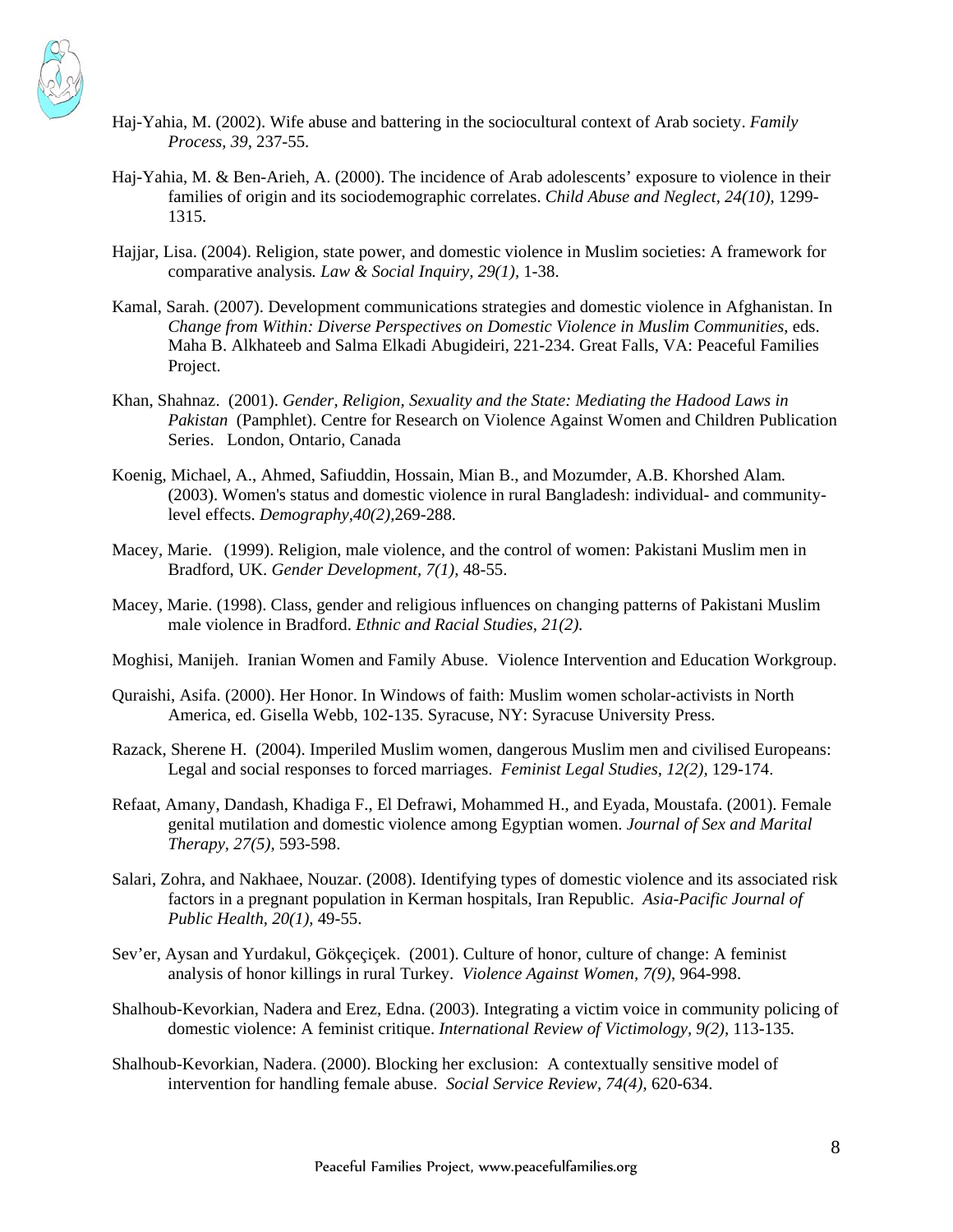

- Shalhoub-Kevorkian, Nadera. (1999). Law, politics, and violence against women: The case-study of Palestinian-Israelis*. Law and Policy, 21(2),* 189-211.
- Shalhoub-Kevorkian, Nadera. (1999). The politics of disclosing female sexual abuse: A case-study of Palestinian society. *Child Abuse & Neglect, 23(12),* 1275-1293.
- Shalhoub-Kevorkian, Nadera. (1997). Wife abuse: A method of social control. *Israel Social Science Research, 12(1),* 59-72.
- Shalhoub-Kevorkian, Nadera. & Baker, Ahmad M. (1997). Wife abuse in Palestinian society: Social phenomenon or social problem? *Arab Studies Quarterly, 19(20),* 41-55.
- Sonbol, Amira E. (1996). Law and gender violence in Ottoman and modern Egypt. In *Women, the family, and divorce laws in Islamic history*, ed. Amira El Azhary Sonbol, 277-89. Syracuse, NY: Syracuse University Press.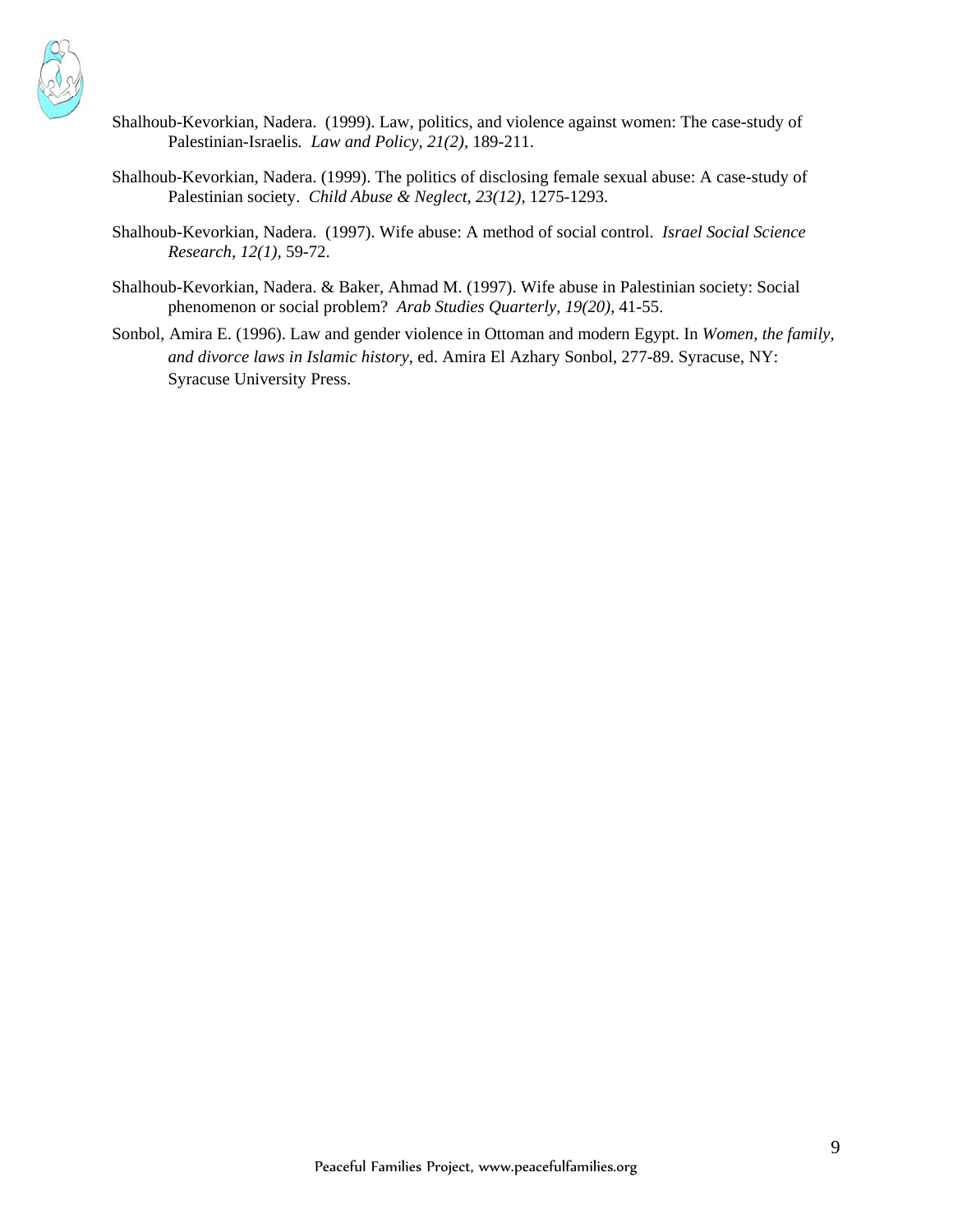<span id="page-9-0"></span>

# ISLAM & MUSLIMS

## Family Issues

- Abusulayman, Abdulhamid. (2003). *Marital Discord: Recapturing the Full Islamic Spirit of Human Dignity*. Herndon, VA: International Institute of Islamic Thought.
- Alkhateeb, Sharifa. *The Muslim marriage contract*. Retrieved October 11, 2005, from http://www.beliefnet.com/story/73/story\_7375\_1.html
- Aswad, Barbara.C. and Bilge, Barbara (eds). (1996). *Family and Gender Among American Muslims.*  Philadelphia: Temple University Press.
- Awad, Abed. (2002). Court enforces mahr provision in Muslim marriage contract: Odatalla recognizes the secular terms of a religious agreement. *New Jersey Law Journal*, 169(11), 28-31.
- Syeed-Miller, Najeeba, and Quraishi, Asifa. (2004). No Altars: A Survey of Islamic family law in the United States. In *Women's Rights and Islamic Family Law*, ed. Lynn Welchman. London: Zed Books.
- Zeini, Marwa. (2007). A legal guide to marriage and divorce for the American Muslim woman. In *Change from Within: Diverse Perspectives on Domestic Violence in Muslim Communities*, eds. Maha B. Alkhateeb and Salma Elkadi Abugideiri, 203-220. Great Falls, VA: Peaceful Families Project.

## **General**

- Al-Faruqi, Ismail R. and Al-Faruqi, Lois. (1986). *The Cultural Atlas of Islam*. New York, NY: Macmillan Publishing Company.
- Esposito, John L. (2002). *What Everyone Needs to Know About Islam*. New York, NY: Oxford University Press.
- Nimer, Muhammad. (2002). *The North American Muslim Resource Guide: Muslim Community Life in the United States and Canada*. New York, NY: Routledge.

# Gender Issues

Afsaruddin, Asma. (1999). *Hermeneutics and Honor: Negotiating Female "Public" Space in Islamic/ate Societies.* Cambridge, MA: Harvard Middle East Monographs XXXII.